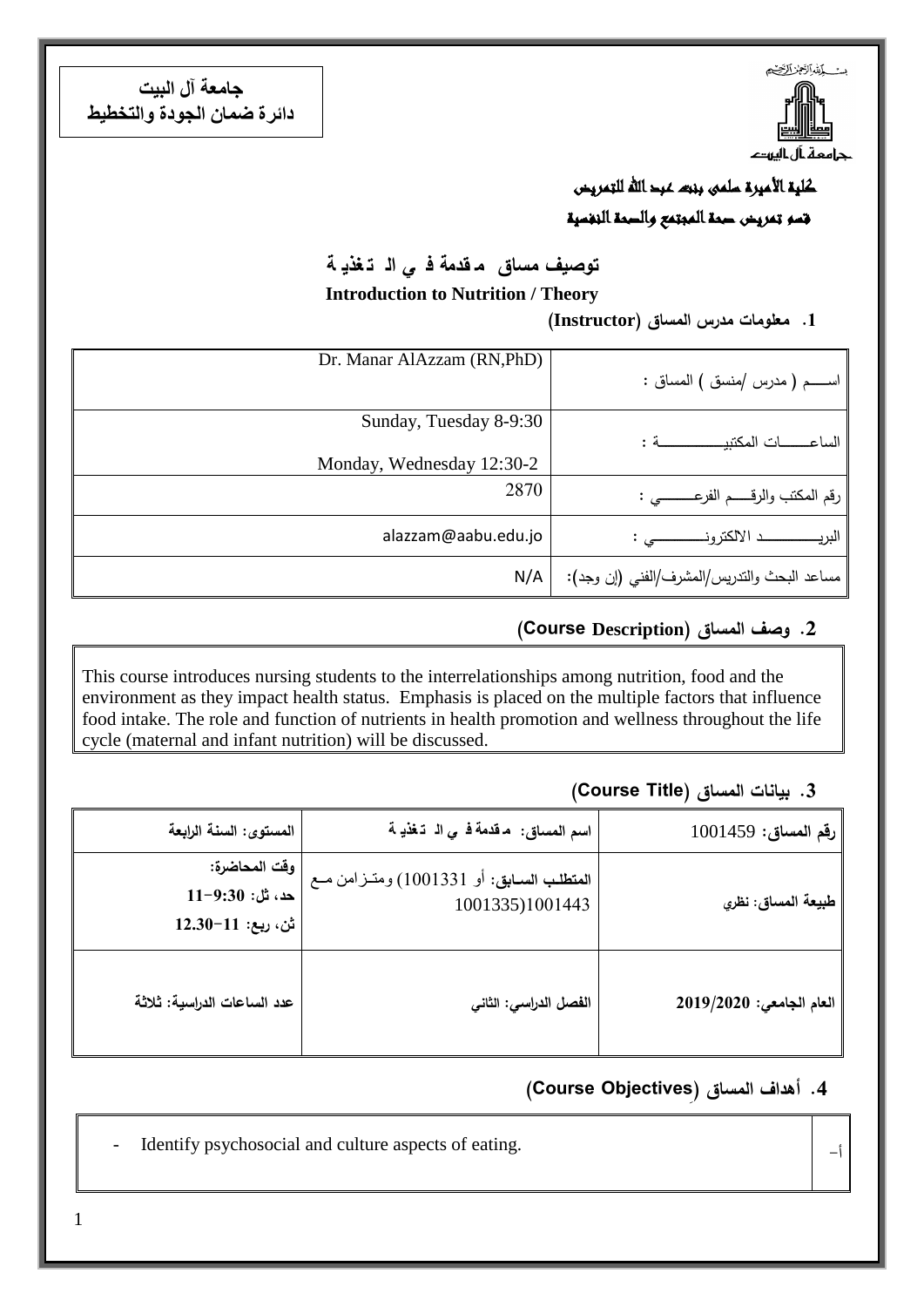| Identify the characteristics of essential nutrients.<br>$\overline{\phantom{a}}$                              |            |
|---------------------------------------------------------------------------------------------------------------|------------|
| Identify the consequences of deficiency or toxicity of each vitamins and minerals<br>$\overline{\phantom{a}}$ | جح         |
| Identify the four component of nutritional assessment.<br>$\overline{\phantom{a}}$                            | $- \wedge$ |
| Discuss the health risks of obesity.<br>$\overline{\phantom{a}}$                                              |            |
| Discuss dietary needs during pregnancy and lactation.<br>$\overline{a}$                                       |            |
| Describe different therapeutic diet.<br>$\overline{a}$                                                        |            |

#### **(Intended Student Learning Outcomes) التعمم مخرجات .5 )المعرفة والمهارات والكفايات(**

يفتزض بالطالب بعذ در سته لهذ لمساق أن يكىن قادر على:

- 1. Select the foods which the primary sources of CHO, fat and proteins
- 2. Identify the relationship between a health history and nutritional status.
- 3. Recognize the components of the daily food guide.
- 4. Interpret abnormal lab results which indicate nutritional problems
- 5. Communicate effectively with academic staff
- 6. Select clinical signs which suggest malnourishment.
- 7. Measure body weight, height, triceps skin folds and mid arm circumference.
- 8. Calculate BMI
- 9. Use computers for research & written case study.

# **.6 محتوى المساق )Content Course)**

| الموضـــوع                                                                                                   | الأسبوع |  |
|--------------------------------------------------------------------------------------------------------------|---------|--|
| Orientation and course syllabus<br>Nutrition in nursing<br>Nutrition Screening and Assessment                | الأول   |  |
| <b>Understanding Daily Reference Intakes</b><br><b>Energy and Calories</b><br>Energy Balance and Body Weight | الثاني  |  |
| Carbohydrates<br>Lipids                                                                                      | الثالث  |  |
| الامتحان الأول                                                                                               |         |  |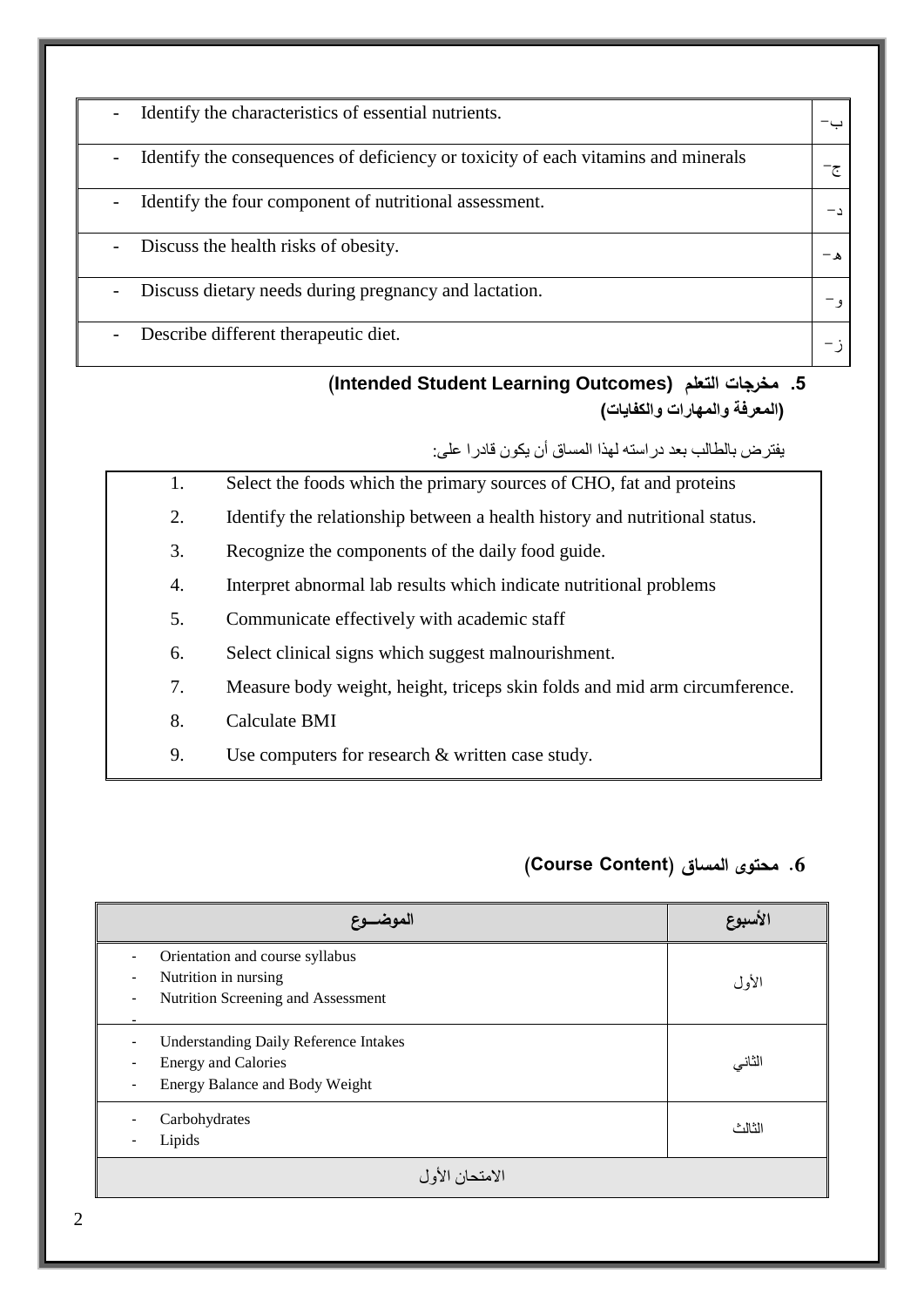| Proteins                                                                 |                 |
|--------------------------------------------------------------------------|-----------------|
| Multivitamins                                                            | الرابع          |
|                                                                          |                 |
| Minerals                                                                 |                 |
| water and Nutrients Important to Fluid and Electrolyte Balance           | الخامس          |
| Nutrition through the Life Cycle: From Pregnancy to the adolescent Years |                 |
|                                                                          | السادس          |
|                                                                          |                 |
| Nutrition through the Life Cycle: From adulthood to the Elderly Years    | السابع          |
|                                                                          |                 |
|                                                                          |                 |
| الامتحان الثاني                                                          |                 |
|                                                                          |                 |
| The Nursing Role in Maintaining Patients' Oral Nutritional Intake        | الثامن          |
|                                                                          |                 |
| <b>Enteral Nutrition</b>                                                 | التاسع          |
| <b>Parenteral Nutrition</b>                                              |                 |
| Re-feeding Syndrome                                                      |                 |
| Disorders That Can Compromise Health                                     | المعاشر         |
|                                                                          |                 |
| Obesity and eating disorders                                             | الہ حادي عشر    |
| Physiological Stress and Malnutrition                                    |                 |
| Diet therapy for cardiac and hypertensive pt<br>÷,                       | الہ ثانہ ی عائس |
|                                                                          |                 |
|                                                                          | الہ ثالث عشر    |
| Diet therapy for patients with renal disorders<br>$\blacksquare$         |                 |
| Diet therapy for patients with diabetic<br>$\blacksquare$                | الدرابہ ع عشر   |
| Diet therapy for patients with cancer                                    | الـ خامس عـ شر  |
|                                                                          |                 |
| الامتحان النهائي                                                         |                 |
|                                                                          |                 |

**.7 استراتيجيات التعميم والتعمم وطرق التقويم**

# **)Teaching and learning Strategies and Evaluation Methods(**

| نوع التقويم/القياس                   | أنشطة التعلم                                                          | استراتيجيات<br>التدريس           | مخرجات التعلم                                                                          |               |
|--------------------------------------|-----------------------------------------------------------------------|----------------------------------|----------------------------------------------------------------------------------------|---------------|
| <b>Exams/presentation evaluation</b> | Role playing<br>Assignments<br>Discussion<br>and group<br>activities. | Lectures                         | Demonstrate<br>collegiality while<br>working as a<br>member of the<br>health care team |               |
| <b>Exams/presentation evaluation</b> | Role playing<br>Assignments<br>Discussion<br>and group<br>activities. | Lectures/seminar<br>presentation | Identify ethics and<br>legalities related to<br>patients' nutritional<br>needs         | $\mathcal{L}$ |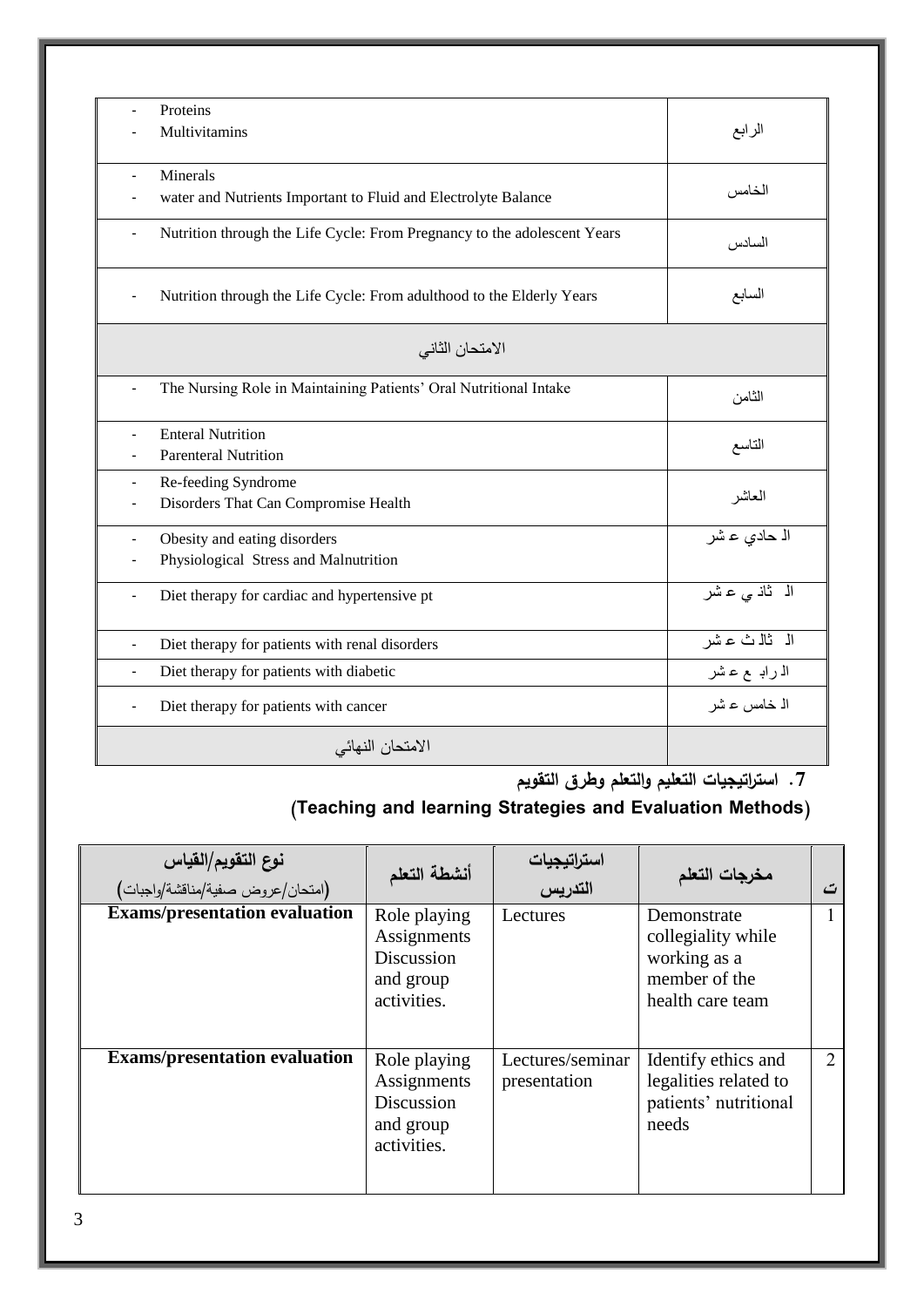| <b>Exams/presentation evaluation</b> | Role playing<br>Assignments<br>Discussion<br>and group<br>activities. | Lectures/seminar<br>presentation | Take appropriate<br>measures to ensure<br>the safety of clients,<br>yourself, and others     | 3 |
|--------------------------------------|-----------------------------------------------------------------------|----------------------------------|----------------------------------------------------------------------------------------------|---|
| <b>Exams/presentation evaluation</b> | Role playing<br>Assignments<br>Discussion<br>and group<br>activities. | Lecturing                        | Develop and<br>implement nursing<br>care plans that meet<br>the needs of<br>assigned clients | 4 |

### **.8 تقييم الطمبة )Assessment)**

| توزيع الدرجات لكل أسلوب | توقيت التقييم             | الأساليب المستخدمة        |
|-------------------------|---------------------------|---------------------------|
| %10                     | خلال الفصل                | project :أعمال الفصل $-1$ |
| %20                     | to be determined          | 2–امتحان تحريري أول       |
| %20                     | to be determined          | 3−امتحان تحريري ثاني      |
| %50                     | أسبوع الامتحانات النهائية | 4–امتحان تحريري نهائي     |

# **.0 الكتال المقرر )Book Text)**

| Dudek, S. (2010). Nutrition essentials for nursing practice. (6th ed.). | المرجع الرئيس            |
|-------------------------------------------------------------------------|--------------------------|
| Lippincott Williams & Wilkins.                                          | المؤلف                   |
| New York                                                                | الناشر                   |
| 2010                                                                    | السنة                    |
| 6th Edition                                                             | الطبعة                   |
|                                                                         | الموقع الالكتروني للمرجع |

# **.19 المراجع اإلضافية )References( )وتشمل الكتل والبحوث المنشورة في الدوريات او المواقع االلكترونية(**

| Molly, S & Geetha, N. (2000). A textbook of nutrition for nurses. New Delhi: Jaypee   |  |
|---------------------------------------------------------------------------------------|--|
| Brothers medical publishers.                                                          |  |
| Williams, Sue Rodwell and Schlenker, Eleanor (2003). Essentials of Nutrition and Diet |  |
| Therapy.                                                                              |  |
| 1. htt://www.feedp.com                                                                |  |
| 2. htt://www.nutrition.gov                                                            |  |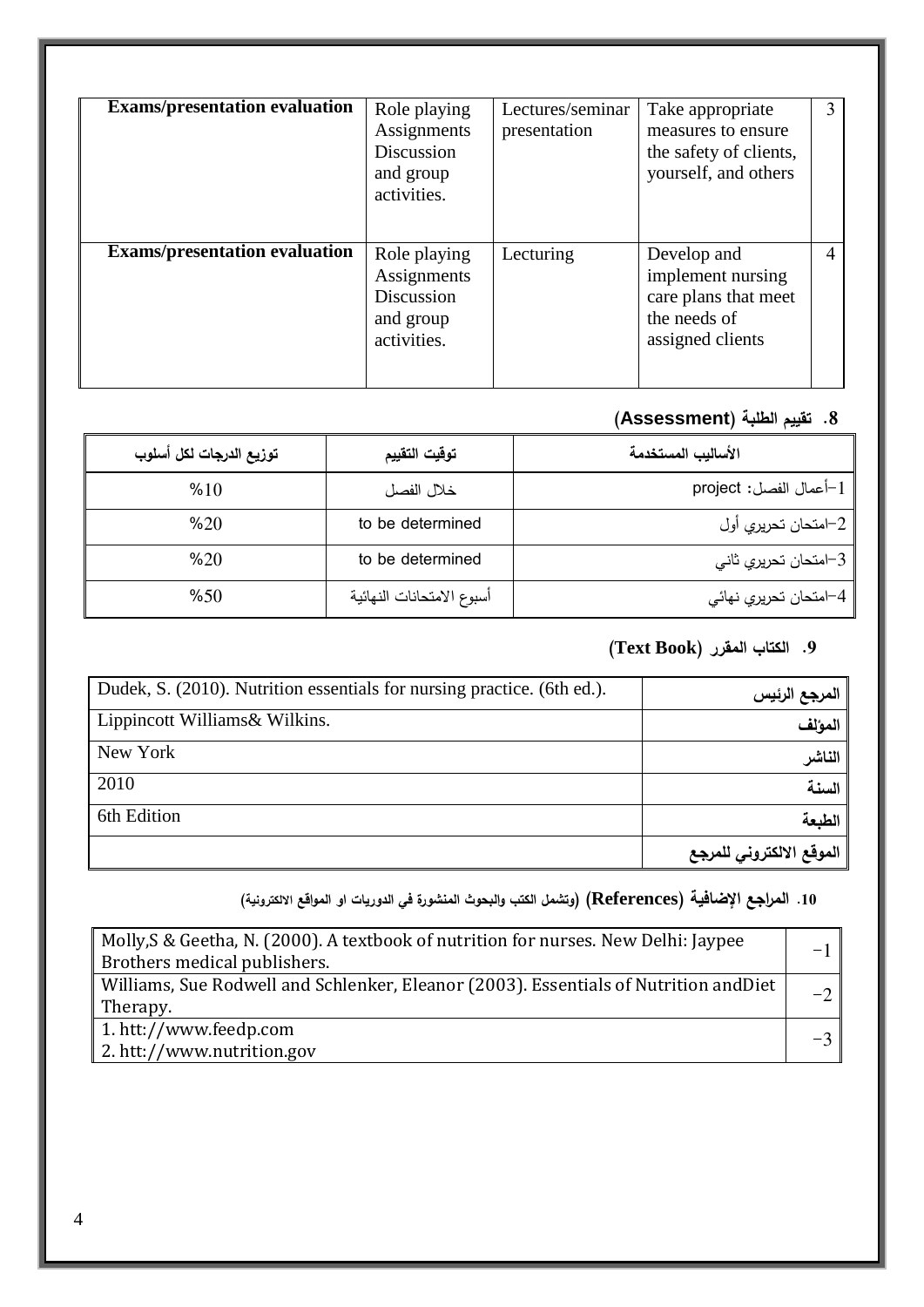**.11 س يا سات ال م ساق**

| <b>Course Policies</b> |                                                                                                                                                                                                                                                                       |  |
|------------------------|-----------------------------------------------------------------------------------------------------------------------------------------------------------------------------------------------------------------------------------------------------------------------|--|
|                        | <b>Class Attendance:</b>                                                                                                                                                                                                                                              |  |
|                        | 1. Students must attend all classes of this course. Absenteeism will be only<br>accepted following the rules and regulation of Al al-Bayt University.                                                                                                                 |  |
|                        | 2. Any student with absence of 12.5% of the classes of any course will be not<br>illegible to sit for the final exam.                                                                                                                                                 |  |
|                        | 3. In the case (b) above, if a student submits an official sick report<br>authenticated by university clinic or an accepted excuse by the Dean of<br>his/her faculty, the student will be considered as withdrawn from the<br>course.                                 |  |
|                        | 4. Students are not allowed to come late to classes. Any student coming late<br>will not be allowed to attend the class and he/she will be marked absent.                                                                                                             |  |
|                        | 5. No mobiles and cellular phones allowed                                                                                                                                                                                                                             |  |
|                        | 6. Students had to submit their excuses for the exams within 48 hours. No<br>excuses accepted until studied and investigated.                                                                                                                                         |  |
|                        | 7. Visitors (friends, family members, children, significant others) will not be<br>permitted in the classroom without prior approval of the instructor.                                                                                                               |  |
|                        | <b>Exams Attendance:</b>                                                                                                                                                                                                                                              |  |
|                        | 1. Failure in attending a course exam other than the final exam will result in<br>zero mark unless the student provides an official acceptable excuse to the<br>instructor who approves a make-up exam.                                                               |  |
| 2.                     | Failure in attending the final exam will result in zero mark unless the<br>student presents an official acceptable excuse to the Dean who approves<br>an incomplete exam, normally scheduled to be conducted during the first<br>two weeks of the following semester. |  |
| 3.                     | A student who is late more than 10 minutes will not be permitted to sit<br>the exam (first, second or mid exams).                                                                                                                                                     |  |
|                        | 4. A student who is late more than 30 minutes will not be permitted to sit to<br>final exam, and no student will be permitted to leave the exam center<br>before the elapse of 30 minutes.                                                                            |  |
|                        | <b>Cheating:</b> Cheating is an attempt to gain marks dishonestly and includes; but not<br>limited to:                                                                                                                                                                |  |
| 1.                     | Copying from another student's work.                                                                                                                                                                                                                                  |  |
| 2.                     | Using materials not authorized by the university.                                                                                                                                                                                                                     |  |